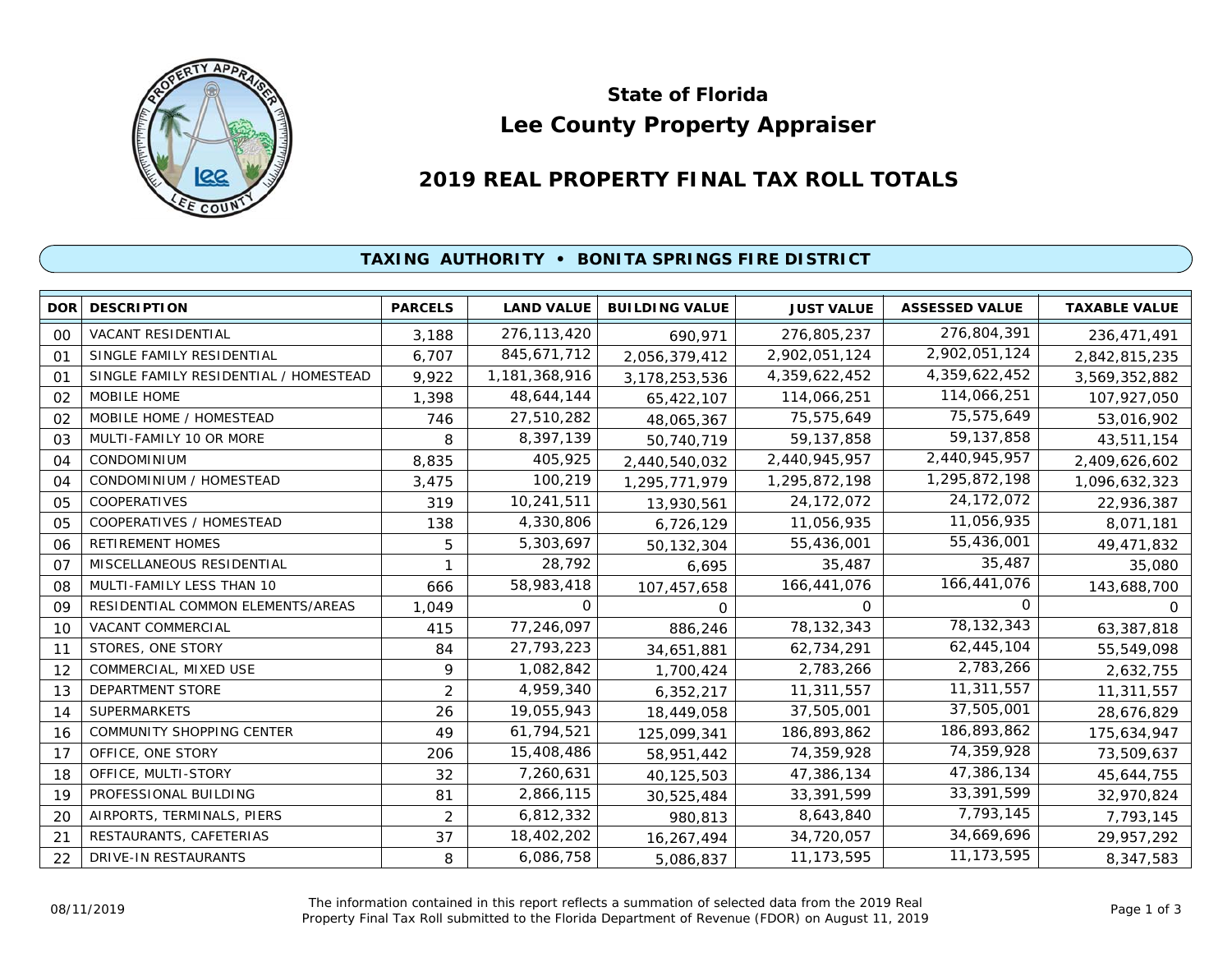## **TAXING AUTHORITY • BONITA SPRINGS FIRE DISTRICT**

| <b>DOR</b> | <b>DESCRIPTION</b>                    | <b>PARCELS</b> | <b>LAND VALUE</b> | <b>BUILDING VALUE</b> | <b>JUST VALUE</b> | <b>ASSESSED VALUE</b> | <b>TAXABLE VALUE</b> |
|------------|---------------------------------------|----------------|-------------------|-----------------------|-------------------|-----------------------|----------------------|
| 23         | FINANCIAL INSTITUTIONS                | 24             | 11,305,695        | 14,648,549            | 25,954,244        | 25,954,244            | 25,242,258           |
| 24         | INSURANCE COMPANY OFFICES             | 6              | 0                 | 879,265               | 879,265           | 879,265               | 879,265              |
| 25         | REPAIR SERVICE SHOPS                  | 8              | 140,343           | 1,628,547             | 1,768,890         | 1,768,890             | 1,743,625            |
| 26         | <b>SERVICE STATIONS</b>               | 5              | 2,682,793         | 2,282,796             | 4,965,589         | 4,965,589             | 4,090,301            |
| 27         | AUTO SALES, REPAIR, ETC               | 46             | 12,859,164        | 14,200,211            | 27,059,375        | 27,059,375            | 26,362,293           |
| 28         | PARKING LOTS, MH PARKS, ETC           | 34             | 43,305,230        | 13,753,525            | 57,058,755        | 57,058,755            | 54,204,400           |
| 32         | ENCLOSED THEATER/AUDITORIUM           | $\overline{2}$ | 1,222,315         | 3,770,221             | 4,992,536         | 4,992,536             | 4,939,521            |
| 34         | BOWLING ALLEYS, RINKS, ARENAS         | 3              | $\Omega$          | 406,586               | 406,586           | 406,586               | 406,586              |
| 35         | TOURIST ATTRACTIONS                   | 2              | 1,547,242         | 78,273                | 1,625,515         | 1,625,515             | 1,625,515            |
| 37         | <b>RACE TRACKS</b>                    | $\mathbf{1}$   | 2,816,774         | 4,856,460             | 7,673,234         | 7,673,234             | 7,673,234            |
| 38         | GOLF COURSE, DRIVING RANGE            | 30             | 18,673,516        | 14,791,306            | 33,468,107        | 33,464,822            | 31,510,028           |
| 39         | HOTELS, MOTELS                        | 15             | 9,368,036         | 38,761,028            | 48,129,064        | 48,129,064            | 43,616,969           |
| 40         | <b>VACANT INDUSTRIAL</b>              | 24             | 7,771,044         | 15,755                | 7,856,455         | 7,786,799             | 6,977,400            |
| 41         | LIGHT MANUFACTURING                   | 14             | 2,214,627         | 3,401,611             | 5,616,238         | 5,616,238             | 5,245,778            |
| 44         | PACKING PLANTS                        | $\overline{c}$ | 354,968           | 1,292,302             | 1,647,270         | 1,647,270             | 1,627,051            |
| 46         | OTHER FOOD PROCESSING                 | 1              | 0                 | 140,223               | 140,223           | 140,223               | 140,223              |
| 48         | WAREHOUSING, DISTRIBUTION TERMINALS   | 198            | 38,019,378        | 98,356,788            | 136,376,166       | 136,376,166           | 125,549,753          |
| 49         | <b>OPEN STORAGE</b>                   | 6              | 3,962,035         | 586,972               | 4,549,007         | 4,549,007             | 3,642,768            |
| 51         | <b>CROPLAND CLASS I</b>               | 21             | 1,094,215         | 1,430,981             | 12,264,815        | 2,525,196             | 2,479,537            |
| 52         | <b>CROPLAND CLASS II</b>              | $\overline{2}$ | 384,464           | $\Omega$              | 6,655,400         | 384,464               | 384,464              |
| 60         | <b>GRAZING LAND CLASS I</b>           | 6              | 139,652           | 13,370                | 6,367,450         | 153,022               | 153,022              |
| 61         | <b>GRAZING LAND CLASS II</b>          | 8              | 1,106,978         | 760,570               | 8,698,221         | 1,867,548             | 1,295,027            |
| 62         | <b>GRAZING LAND CLASS III</b>         | 3              | 7,706             | $\mathbf 0$           | 1,236,295         | 7,706                 | 7,706                |
| 66         | ORCHARD GROVES, CITRUS, ETC           | 3              | 129,610           | 343,685               | 767,705           | 473,295               | 330,765              |
| 67         | POULTRY, BEES, TROPICAL FISH, RABBITS | 4              | 5,344             | 107,783               | 441,971           | 113,127               | 113,127              |
| 68         | DAIRIES, FEED LOTS                    | 15             | 276,417           | 1,356,062             | 3,896,774         | 1,632,479             | 1,211,491            |
| 69         | ORNAMENTALS, MISCELLANEOUS AG         | 10             | 204,392           | 395,161               | 968,407           | 599,553               | 599,553              |
| 70         | VACANT INSTITUTIONAL                  | 29             | 1,680,067         | 0                     | 1,680,067         | 1,680,067             | $\Omega$             |
| 71         | CHURCHES, TEMPLES                     | 32             | 15,523,635        | 26,954,798            | 42,478,433        | 42,478,433            | 131,626              |
| 72         | PRIVATE SCHOOLS & COLLEGES            | 5              | 2,697,514         | 10,225,567            | 12,923,081        | 12,923,081            | 546,436              |
| 73         | PRIVATELY OWNED HOSPITALS             | $\overline{2}$ | 2,867,509         | 20,859,737            | 23,727,246        | 23,727,246            | $\Omega$             |
| 74         | HOMES FOR THE AGED                    | $\mathbf{1}$   | 5,475,628         | 76,553,800            | 82,029,428        | 82,029,428            | 48,284,020           |
| 75         | ORPHANAGES, NON-PROFIT SERVICE        | 74             | 7,838,261         | 20,177,648            | 28,015,909        | 28,015,909            | $\Omega$             |
| 77         | CLUBS, LODGES, UNION HALLS            | 5              | 2,322,727         | 1,962,850             | 4,285,577         | 4,285,577             | 120,532              |
| 79         | CULTURAL ORG, FACILITIES              | 4              | 2,642,145         | 2,280,151             | 4,922,296         | 4,922,296             | 0                    |